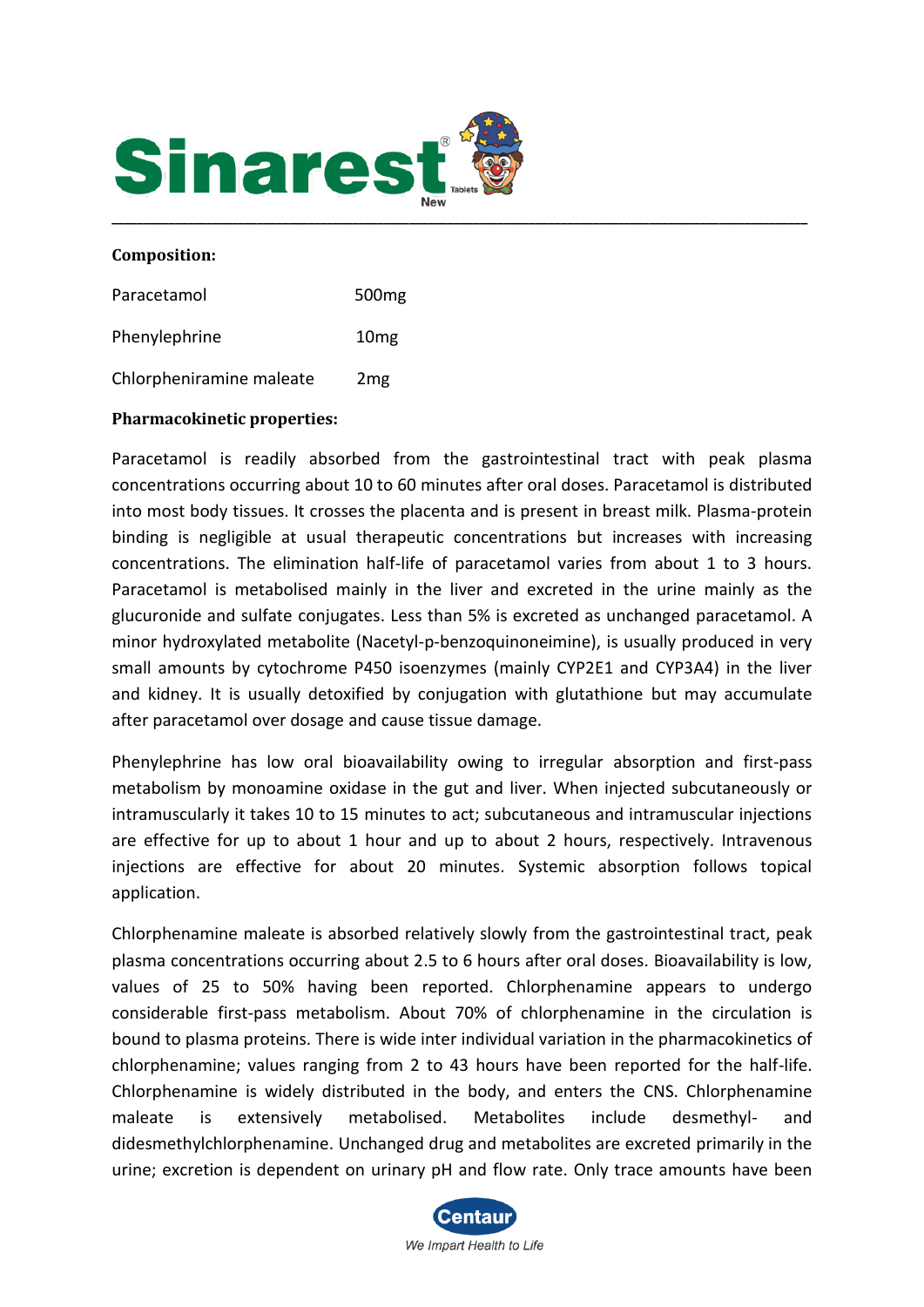found in the faeces. Duration of action of 4 to 6 hours has been reported; this is shorter than may be predicted from pharmacokinetic parameters. More rapid and extensive absorption, faster clearance, and a shorter half-life have been reported in children.

# **Mechanism of Action**

Paracetamol act primarily in the CNS, increasing the pain threshold by inhibiting both isoforms of cyclooxygenase, COX-1, COX-2, and COX-3 enzymes involved in prostaglandin (PG) synthesis. The antipyretic properties of acetaminophen are likely due to direct effects on the heat-regulating centres of the hypothalamus resulting in peripheral vasodilation, sweating and hence heat dissipation.

Phenylephrine decreases nasal congestion by acting on  $\alpha_1$ -adrenergic receptors in the arterioles of the nasal mucosa to produce constriction; this leads to decreased edema and increased drainage of the sinus cavities.

In allergic reactions an allergen interacts with and cross-links surface IgE antibodies on mast cells and basophils. Once the mast cell-antibody-antigen complex is formed, a complex series of events occurs that eventually leads to cell-degranulation and the release of histamine (and other chemical mediators) from the mast cell or basophil. Once released, histamine can react with local or widespread tissues through histamine receptors. Histamine, acting on  $H_1$ -receptors, produces pruritis, vasodilatation, hypotension, flushing, headache, tachycardia, and bronchoconstriction. Histamine also increases vascular permeability and potentiates pain. Chlorpheniramine maleate binds to the histamine H1 receptor. This block the action of endogenous histamine, which subsequently leads to temporary relief of the negative symptoms brought on by histamine.

## **Other pharmacodynamic properties:**

Paracetamol is a widely used analgesic and antipyretic drug that is used for the relief of fever, headaches, and other minor aches and pains. It is a major ingredient in numerous cold and flu medications and many prescription analgesics. It is extremely safe in standard doses, but because of its wide availability, deliberate or accidental overdoses are not uncommon. Paracetamol, unlike other common analgesics such as aspirin and ibuprofen, has no anti-inflammatory properties or effects on platelet function, and it is not a member of the class of drugs known as non-steroidal anti-inflammatory drugs or NSAIDs. At therapeutic doses Paracetamol does not irritate the lining of the stomach nor affect blood coagulation, kidney function, or the fetal ductus arteriosus (as NSAIDs can). Like NSAIDs and unlike opioid analgesics, Paracetamol does not cause euphoria or alter mood in any way. Paracetamol and NSAIDs have the benefit of being completely free of problems with addiction, dependence, tolerance and withdrawal. Paracetamol is used on its own or in combination with pseudoephedrine, dextromethorphan, chlorpheniramine, diphenhydramine, doxylamine, codeine, hydrocodone, or oxycodone.

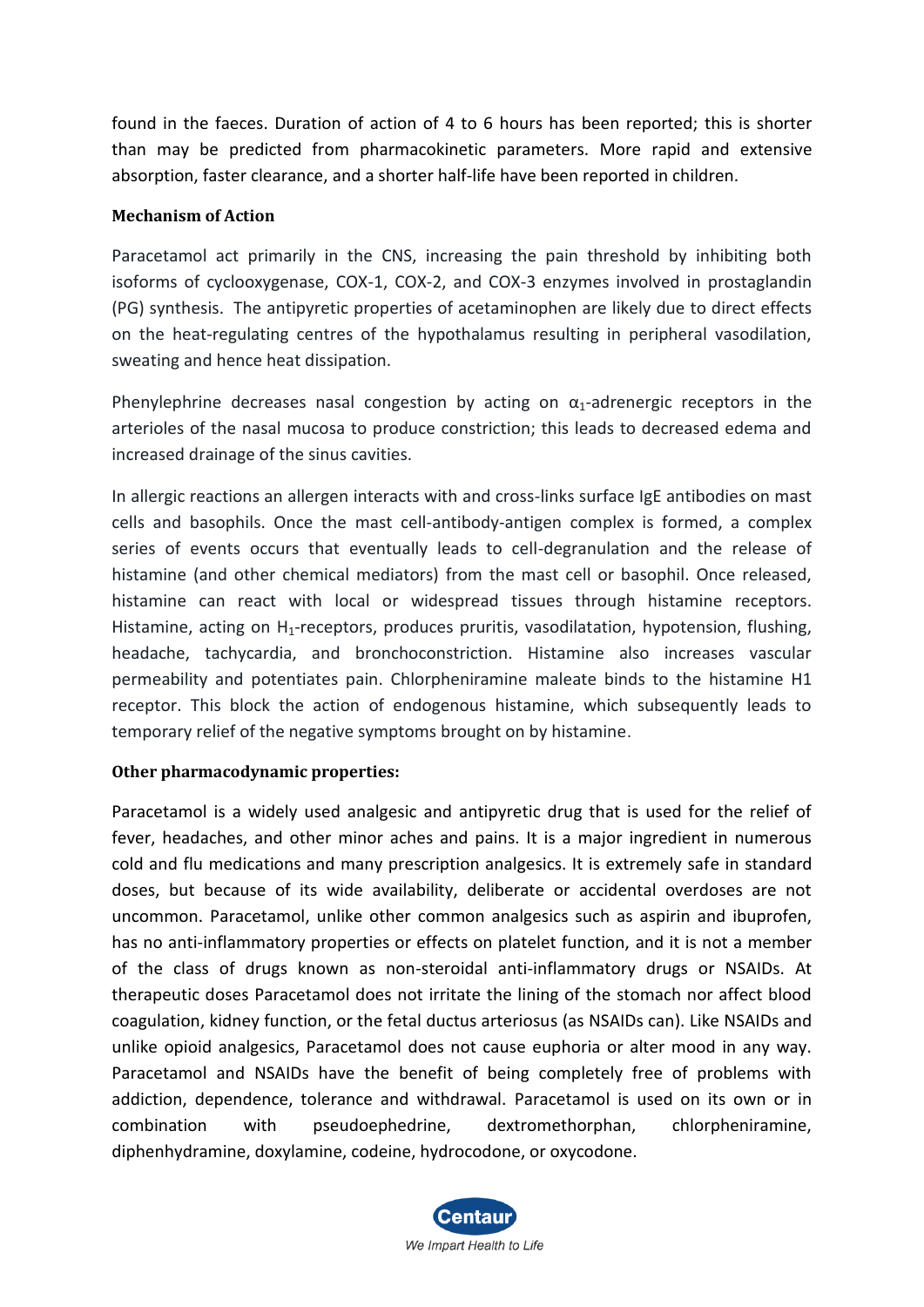Phenylephrine is a powerful vasoconstrictor. It is used as a nasal decongestant and cardiotonic agent. Phenylephrine is a postsynaptic  $\alpha_1$ -receptor agonist with little effect on βreceptors of the heart. Parenteral administration of phenylephrine causes a rise in systolic and diastolic pressures, a slight decrease in cardiac output, and a considerable increase in peripheral resistance; most vascular beds are constricted, and renal, splanchnic, cutaneous, and limb blood flows are reduced while coronary blood flow is increased. Phenelephrine also causes pulmonary vessel constriction and subsequent increase in pulmonary arterial pressure. Vasoconstriction in the mucosa of the respiratory tract leads to decreased edema and increased drainage of sinus cavities.

Chlorpheniramine maleate is a histamine H1 antagonist of the alkylamine class. It competes with histamine for the normal H<sub>1</sub>-receptor sites on effector cells of the gastrointestinal tract, blood vessels and respiratory tract. It provides effective, temporary relief of sneezing, watery and itchy eyes, and runny nose due to hay fever and other upper respiratory allergies.

# **Indication:**

SINAREST NEW Tablet is indicated for:

- Relief of nasal and sinus congestion.
- Relief of allergic symptoms of the nose or throat due to upper respiratory tract allergies.
- Relief of sinus pain and headache.
- Adjunct with antibacterials in sinusitis, tonsillitis and otitis media.

## **Contraindication:**

The use of SINAREST NEW Tablet is contraindicated in patients with:

- Hypersensitivity to any of the ingredients of the formulation.
- Severe hypertension.

## **Drug Interaction:**

Clinically significant drug interactions may occur on concomitant administration of SINAREST NEW Tablet with monoamine oxidase inhibitors, tricyclic antidepressants, beta-adrenergic agents, and methyldopa, reserpine and veratrum alkaloids.

## **Adverse effects:**

SINAREST NEW Tablet is generally well tolerated and adverse events are rare. Hypersensitive individuals may display ephedrine-like reactions such as tachycardia, palpitations, headache, dizziness and nausea. Use of sympathomimetics has been associated with fear, anxiety, restlessness, tremor, weakness, dysuria, insomnia, hallucinations and convulsions. Chlorpheniramine in SINAREST NEW Tablet may cause sedation**.**